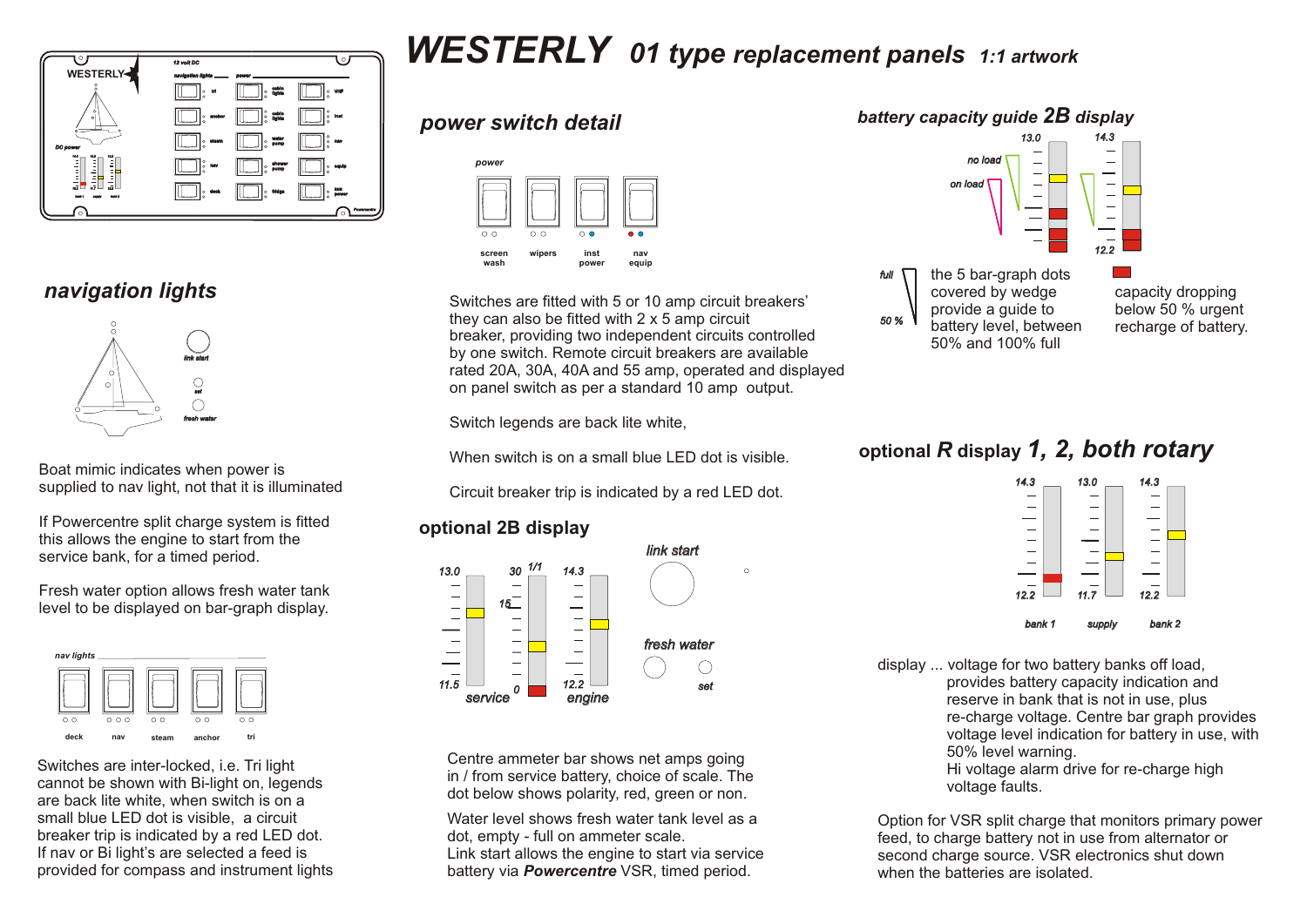# **Westerly** type W135-01 panel

Fitted to Seahawk, Merlin, Corsair, Fulmar, Falcon.

Replaces 135 mm high panels suppled by IYS available to suite 1, 2, both switch

W135-01..... boats with 1, 2, both rotary switch W135-02 ... up-grade for boats with split charge fitted 100 or 200 amp

W135-03 ... standard replacement for boats with split charge system 60 amp

| tri-light  5 amp                 |
|----------------------------------|
| anchor light 5 amp               |
| steaming  5 amp                  |
| nav light bi  5 amp              |
| stern  5 amp                     |
| deck light 10 amp                |
| comp light feed  nav / tri light |

| cabin lights  10 amp           |  |
|--------------------------------|--|
| camin lights 10 or $5 + 5$ amp |  |
| water pump  10 amp             |  |
| shower pump  10 amp            |  |
| fridge  10 amp                 |  |

135 mm x 275 mm

| VHF  10 amp       |
|-------------------|
| inst $5 + 5$ amp  |
| nav  5 + 5 amp    |
| equip  10 amp     |
| aux power  10 amp |
|                   |